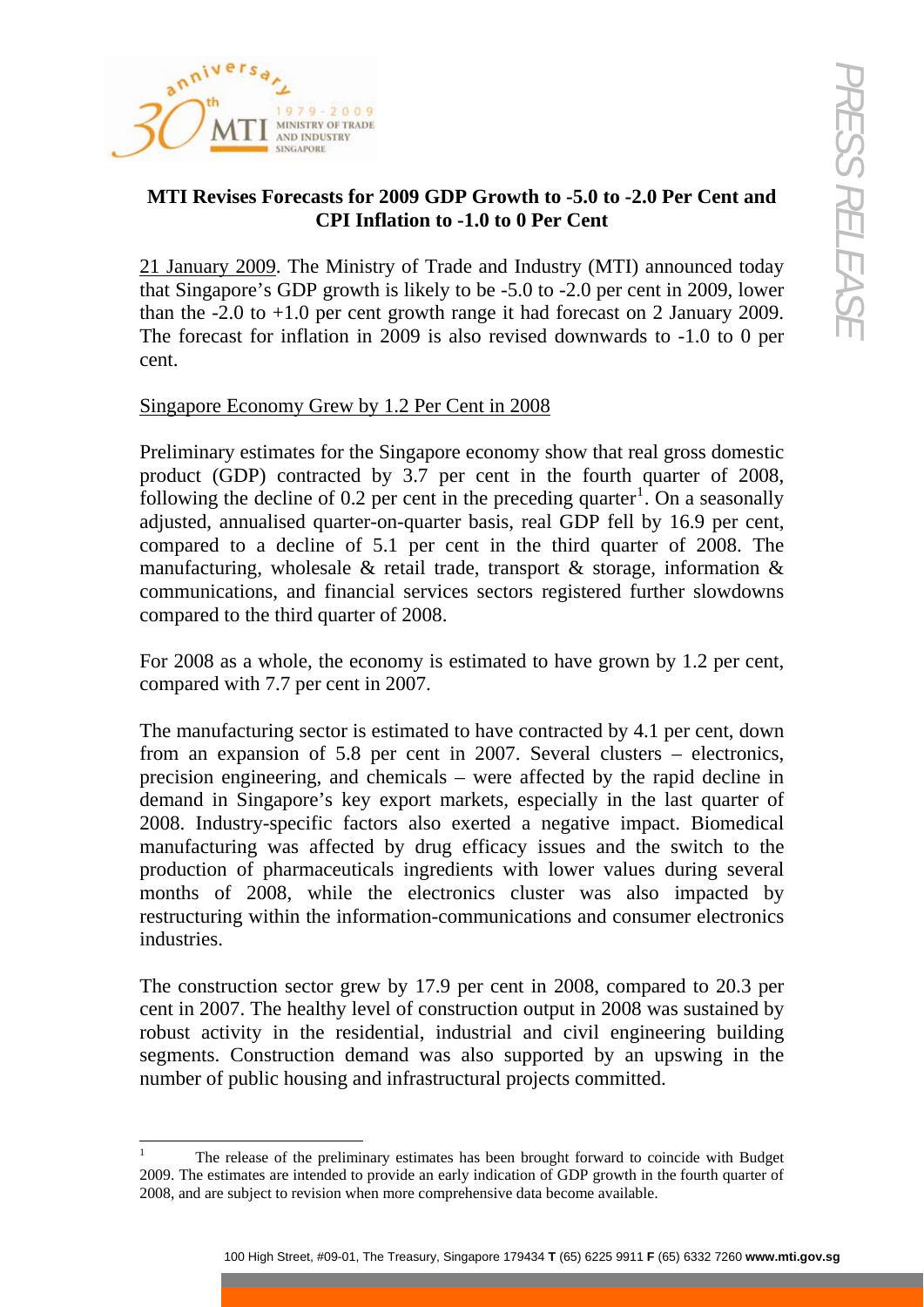**1000**<br> **1000** Month in the wholesale & retuil read the unit product of the strong growth  $\sim$  0007, Growth in the wholesale & retuil read the transport &  $\sim$ <br>
The recurs and 3.2 per cent in 3002, After a robust 16.0 per Growth in the services producing industries moderated from the strong growth rates in 2007. Growth in the wholesale & retail trade and the transport & storage sectors moderated to 2.6 per cent and 3.2 per cent respectively in 2008, from 7.3 per cent and 5.1 per cent in 2007. After a robust 16.9 per cent growth in 2007, the financial services sector grew by 7.1 per cent in 2008. As a result of the global financial crisis, there was a significant decline in fund management and stock broking activities in the second half of 2008. In the fourth quarter, growth of the Asian Dollar Market (ADM) slowed while trading in the foreign exchange market fell sharply. The business services sector grew by 7.3 per cent, compared to 7.8 per cent in 2007, although segments such as real estate, legal services and accounting services slowed down in the last two quarters of the year.

## Sharper Downturn Expected in 2009

MTI expects the economic downturn to continue in 2009. The weaker outlook for the Singapore economy compared to earlier forecasts reflects two factors: global economic activity has declined faster and deeper, and the spillover effects on key sectors of the economy will be stronger.

Data releases in the past two weeks for retail sales and unemployment in the US, industrial production in Europe, and exports by Asian economies suggest that external demand conditions have weakened to a greater extent than earlier estimated. In January, the consensus forecasts for GDP growth of the G3 economies and Asia (ex-Japan) were downgraded by at least a further 50 basis points from December last year.

These developments will have a major impact on Singapore. The electronics purchasing managers' index for Singapore posted a record low in December 2008. The chemicals cluster is expected to weaken with lower oil prices and lower global demand for other manufactured goods. Global trade is expected to contract in 2009, which will affect trade-related sectors such as wholesale & retail trade and transport & storage. The weak economic performance in the fourth quarter of 2008 reflects these spillover effects, and suggests that growth will weaken further in 2009.

Taking into account the above factors, MTI is revising the economic growth forecast for 2009 to -**5.0 to -2.0 per cent**.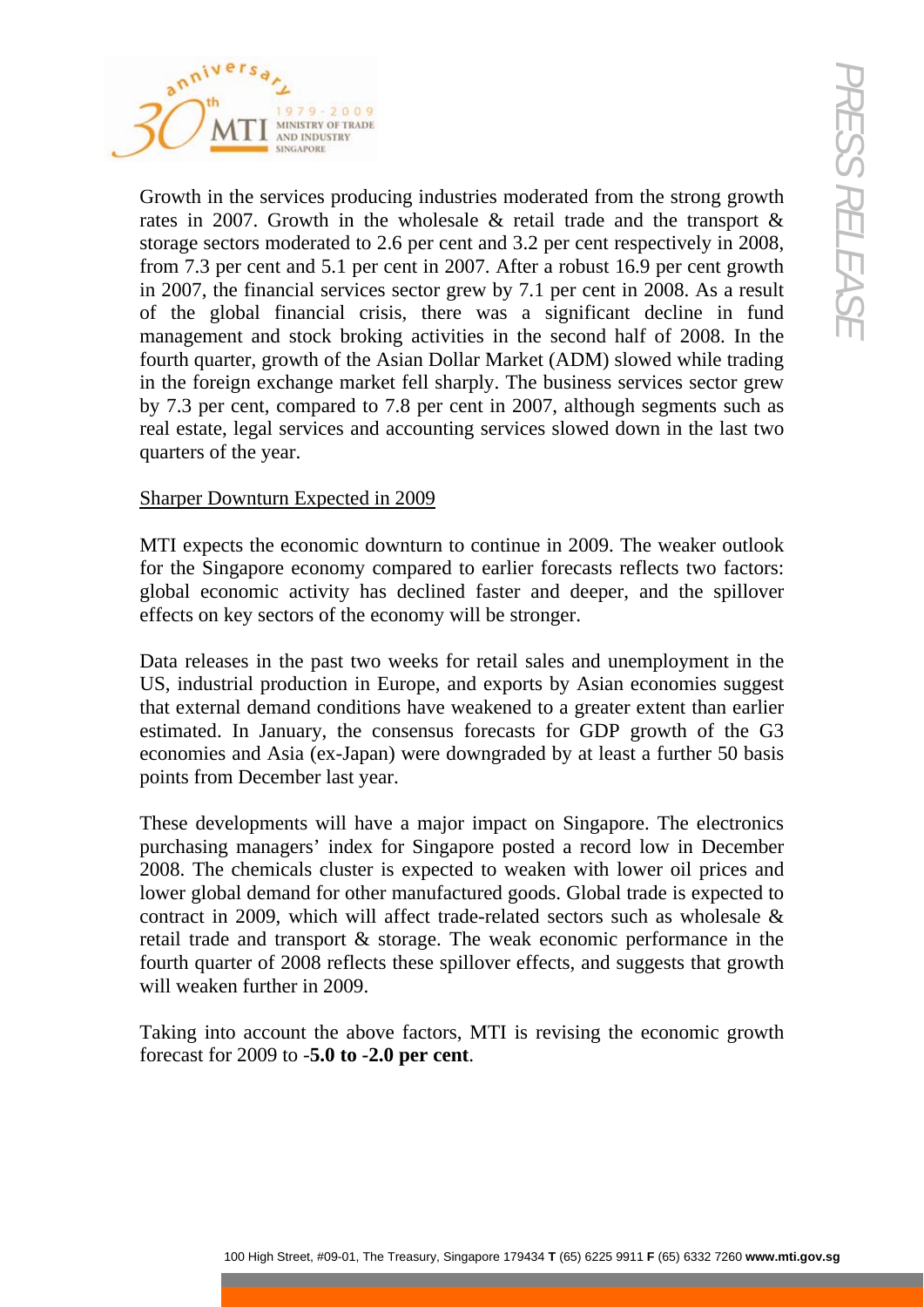

Inflation to Ease in 2009

**100 High Street, and Street, and Street, and Street, and Street, and Street, and Street, and Street, and Street, and Street, and Street, and Street, and Street, and Street, and Street, and Street, and Street, and Street,** The forecast for CPI inflation in 2009 has been revised to **-1.0 to 0 per cent**. This is largely in expectation of a continued downward correction of commodity prices from the peaks in 2008, in line with the weakening global economy. These global developments will ease upward pressures on domestic retail prices. The decline in 2009 CPI inflation also reflects an adjustment from the high base recorded in 2008, when food, electricity tariffs, transport and accommodation costs rose significantly.

MINISTRY OF TRADE AND INDUSTRY 21 January 2009